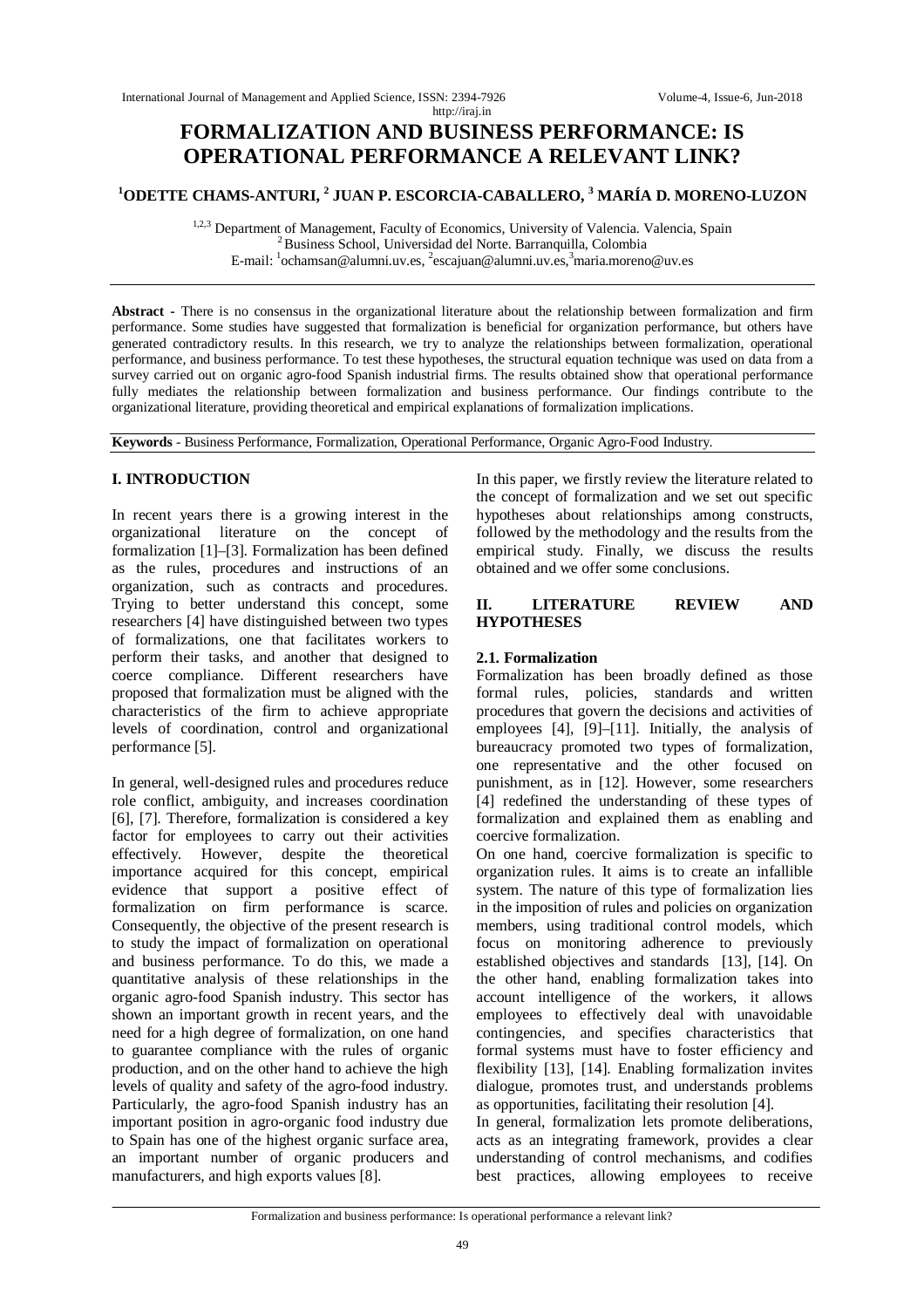International Journal of Management and Applied Science, ISSN: 2394-7926 Volume-4, Issue-6, Jun-2018 http://iraj.in

feedback. Therefore, some researchers argue that formalization facilitates organizational performance, and it is a key aspect for organizational survival [1], [15].

#### **2.2. Impact on formalization on firm performance**

Formalized rules and procedures encourage employees to effectively perform their tasks [16]. Through formalization companies can improve their relationship with their suppliers, and achieve a better internal information flow, which results in a greater knowledge to market and cost structure [17]–[19]. Formalization also influences direct transaction costs. For example, it provides checklists and support through standardized documentation [20], benefiting quality and avoiding reprocessing.

Some researchers have associated formalization with organizational performance, given that formalization reduces role conflict, ambiguity and increases coordination [6], [7], [21]. Formalized firms do their work effectively and facilitate the coordination of activities through rules and procedures [4]. Based on this, we suggest that formalization could encourage operational performance. Therefore, we propose the following hypothesis:

#### *Hypothesis 1: Formalization is positively related to operational performance.*

Operational performance refers to manufacturer competitive strength [22]. There is empirical evidence that shows a positive relationship between operational and business performance [23]–[28]. For example, as in[22] found a positive effect of delivery reliability and cost leadership on business performance (ROA, sales growth, customer satisfaction, percentage of revenues from new products). And as in[29] found empirical evidence that shows a positive effect of operational performance (process efficiency, flexibility, business synergy, quality innovation) on business performance (growth of sales, return on investment, growth in return on investment, profit margin on sales). Finally, as in [30] found empirical evidence that support the positive impact of process and cost efficiency on market and financial performance. Continuing with this vein, we propose the following hypothesis:

#### *Hypothesis 2: Operational performance is positively related to business performance.*

The effect of the formalization on business performance is not clear. Some researchers argue that formalization can reduce performance given that it decreases the creation of new knowledge [31], [32], limiting firm adaptation and innovation processes [33], [34], which are recognized as important factors to increase market and financial performance. We argue that formalization indirectly improve business performance through operational performance. We

think that formalization help employees to perform their job better, improving firm competitive strength, which increases business performance. We therefore put forward the following hypothesis:

#### *Hypothesis 3: The relationship between formalization and business performance is mediated by operational performance.*

Having explained the previous hypotheses, our research model is illustrated in Fig. 1.



### **III. RESEARCH METHODOLOGY**

To analyze the model shown in Fig. 1, we have chosen the organic agro-food Spanish industry, which has experienced continuous and exponential growth and has an important position worldwide. In the world ranking this Spanish industry has the following positions: Fifth position in organic surface area, second position in number of organic producers, fifth position in number of manufacturers, and fourth position in exports values [35]. Furthermore, the organic agro-food industry has a strong competition with the conventional agro-food industry, requiring reducing costs and competing in price; be open to new markets, technological changes and product innovation; and a high degree of formalization to guarantee high levels of quality and safety [8].

To obtain the data for the study we look at the MAPAMA (Ministry of Agriculture, Fisheries, Food and the Environment) the list of companies that are part of this sector. Then we carry out an exhaustive search of the telephone numbers and contact emails of each one of the companies. Finally, we sent to the general manager and the quality manager of each organization the questionnaire with a presentation letter describing the objective of our research and underlining the confidentiality of the responses. We offered a feedback report on the results to the participating firms so as to encourage them to answer. Prior to the submission of the questionnaire, it was tested by managers and academics to ensure that the items included were understandable to the recipients. In addition, telephone and e-mail reminders were made to achieve an increase in the response rate. The empirical study was based on a population of 2.548 organic agro-food Spanish industries, and a total of 218 valid questionnaires with two respondents per company were available for this study (8,6%).

To develop the measures, we adapted the items on a seven-point scale ranging for 1 (strongly disagree) to 7 (strongly agree) by carefully examining the literature to ensure content validity.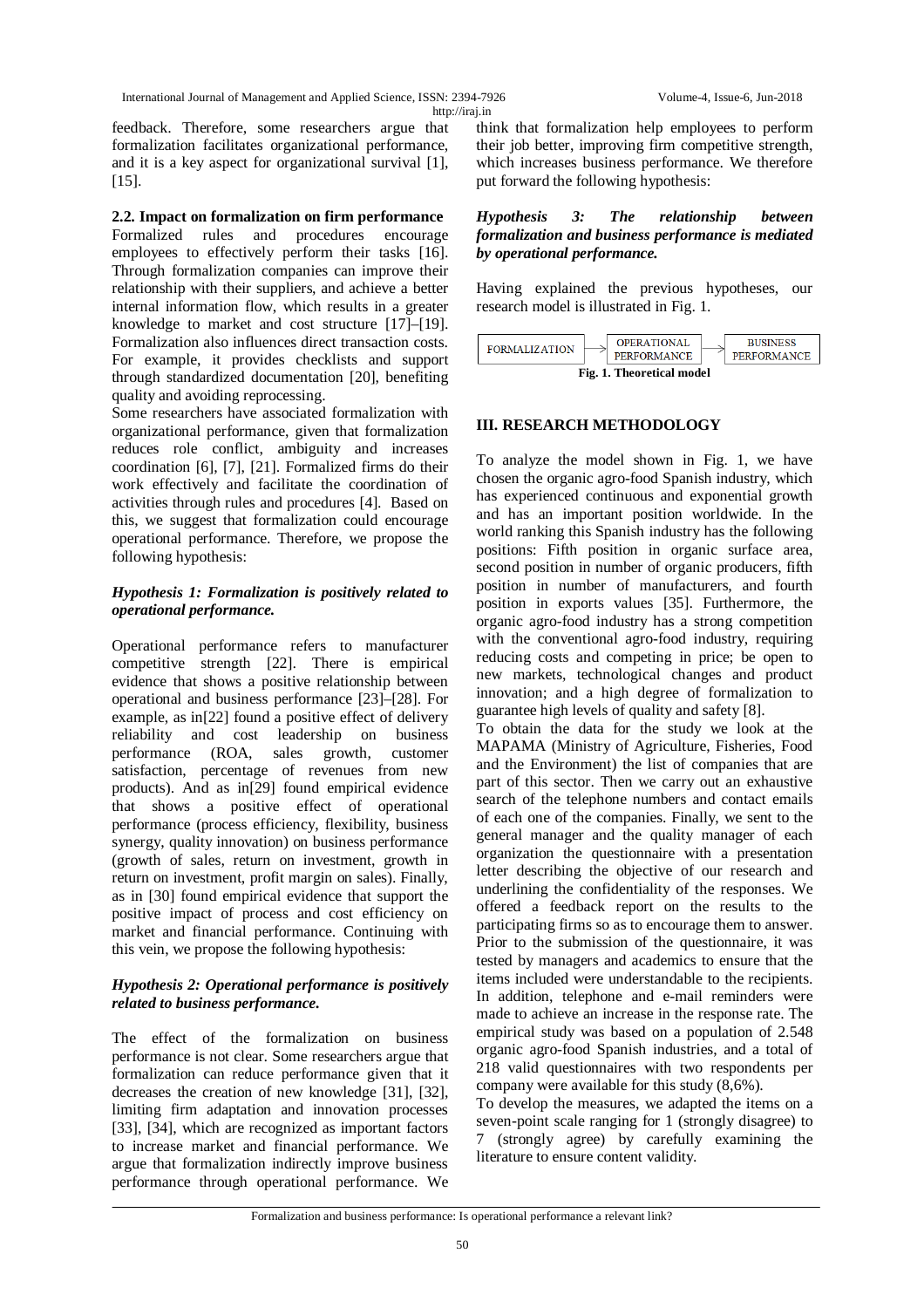International Journal of Management and Applied Science, ISSN: 2394-7926 Volume-4, Issue-6, Jun-2018 http://iraj.in

Based on the researchers referenced in[36] and [37] six items were adapted to measure formalization: (1) Whatever situation arises, written procedures are available and helpful for dealing with it, (2) There are formally established channels which facilitate communication, (3) Written documents, such as plans, and schedules, make it much easier for us to work in the firm, (4) Employees in our organization are hardly checked for rule violations, (5) There are written and compulsory procedures and guidelines for most of the activities, and (6) Duties and accountability of personnel are documented and they are of forced compliance.

Based on [38] five items were adapted to measure operational performance: (1) Our company can quickly modify the products to meet the requirements of our main customers, (2) Our company can quickly introduce new products in the market, (3) Our company can respond quickly to changes in market demand, (4) Our company has an outstanding on-time delivery record to our major customer, and (5) The time between the receipt of the customer's order and the delivery of the products is short. Since items 1 to 3 focus on flexibility performance and items 4 to 5 focus on delivery performance, we operationalize operational performance as a second order construct. Finally, to evaluate business performance,

Based on the researchers referenced in[30], [39], [40], we considered three items: (1) Our current sales have increased compared to previous years, (2) Our market share has increased in relation to previous years, and (3) Our returns on investment has increased compared to previous years.

It is important to highlight that formalization and operational performance items were answered by quality manager, and items related to business performance were answered by general managers. Therefore, the study was made with two responders per company avoiding common method variance.

### **IV. RESULTS**

The analysis and interpretation of the SEM model was carried out in two stages. In the first stage, we assess the measurement model, which analyses whether the theoretical concepts are measured correctly through the observed variables. In the second stage, we assess the structural model, estimating the weight and magnitude of the relationships among the different variables.

### **4.1. Measurement Model**

The CFA results showed a good model fit  $\chi$ 2(71)  $=162.04$ , NFI $= 0.94$ , TLI $= 0.95$ , CFI  $= 0.96$ , RMSEA  $= 0.06$ , indicating a good model fit [41]. To test reliability, we calculate composite reliability (CR). The values of the composite reliabilities ranged from 0.68 to 0.93, which were all above the recommended threshold value of 0.60[42]. Convergent validity was assessed using average variance extracted (AVE). All

of the AVE values were above the threshold value of 0.5, which demonstrate adequate convergent validity. To assess discriminant validity, we compare that AVE of each pair of factors was greater that their squared correlation. The results indicate that AVE values for all construct were higher than the square correlation among constructs [43], [44].

Table 1 shows the composite reliability, and average variance explain (AVE) of each construct.

|                                          | CR    | <b>AVE</b> | <b>BP</b> | <b>FOR</b> | <b>OP</b> |  |
|------------------------------------------|-------|------------|-----------|------------|-----------|--|
| <b>BP</b>                                | 0.932 | 0,823      | 0,907     |            |           |  |
| <b>FOR</b>                               | 0.914 | 0,645      | 0,186     | 0,803      |           |  |
| <b>OP</b>                                | 0.682 | 0,518      | 0.288     | 0,690      | 0,719     |  |
| Table 1. Scales reliability and validity |       |            |           |            |           |  |

The square root of AVE is show on the diagonal of each matrix in bold.

### **4.2. Structural Model**

The general fit of the structural model is good. The result support H1 and H2, Formalization is positively and significantly related with operational performance  $(p<0.01)$ . Similarly, operational performance is positively and significantly related with business performance  $(p<0.01)$ .

### **4.3. Mediation effect**

In order to test hypothesis H3, which indicates that the relationship between formalization and business performance is mediated by operational performance, we followed the procedures recommended by the researchers referenced in[45] and [46]. Mediation occurs when a dependent variable is regressed on both independent and mediating variables, and the direct effect of the independent variable on the dependent variable decreases or disappears [47]. Table 2, shows the path loadings relevant for testing H3.

|                                                                           | <b>Relationships</b>  |            | Stand.<br>pathcoef. | p-value         |  |  |  |
|---------------------------------------------------------------------------|-----------------------|------------|---------------------|-----------------|--|--|--|
|                                                                           | <b>Mediated model</b> |            |                     |                 |  |  |  |
| OΡ                                                                        | $\leftarrow$ ---      | <b>FOR</b> | 0.69                | Significant     |  |  |  |
| ВP                                                                        | <---                  | OΡ         | 0.31                | Significant     |  |  |  |
| ВP                                                                        | $\leftarrow$ ---      | FOR        | $-0.02$             | Non-Significant |  |  |  |
| $\gamma$ 2(71) = 162.03, NFI = 0.94, TLI = 0.95, CFI = 0.96, RMSEA = 0.07 |                       |            |                     |                 |  |  |  |
|                                                                           | <b>Direct model</b>   |            |                     |                 |  |  |  |
| OΡ                                                                        | $\leftarrow$ ---      | <b>FOR</b> | 0.69                | Significant     |  |  |  |
| ВP                                                                        | $\leftarrow -$        | FOR        | 0.19                | Significant     |  |  |  |
| $\gamma$ 2(72) = 166.71, NFI = 0.94, TLI = 0.95, CFI = 0.96, RMSEA = 0.07 |                       |            |                     |                 |  |  |  |
| <b>Table 2. Path loadings</b>                                             |                       |            |                     |                 |  |  |  |

The mediation model's overall fit shows that it is consistent with the data. We also tested the chi-square different between these two models. The chi-squared difference is 4.77 with 1 degree of freedom, which

Formalization and business performance: Is operational performance a relevant link?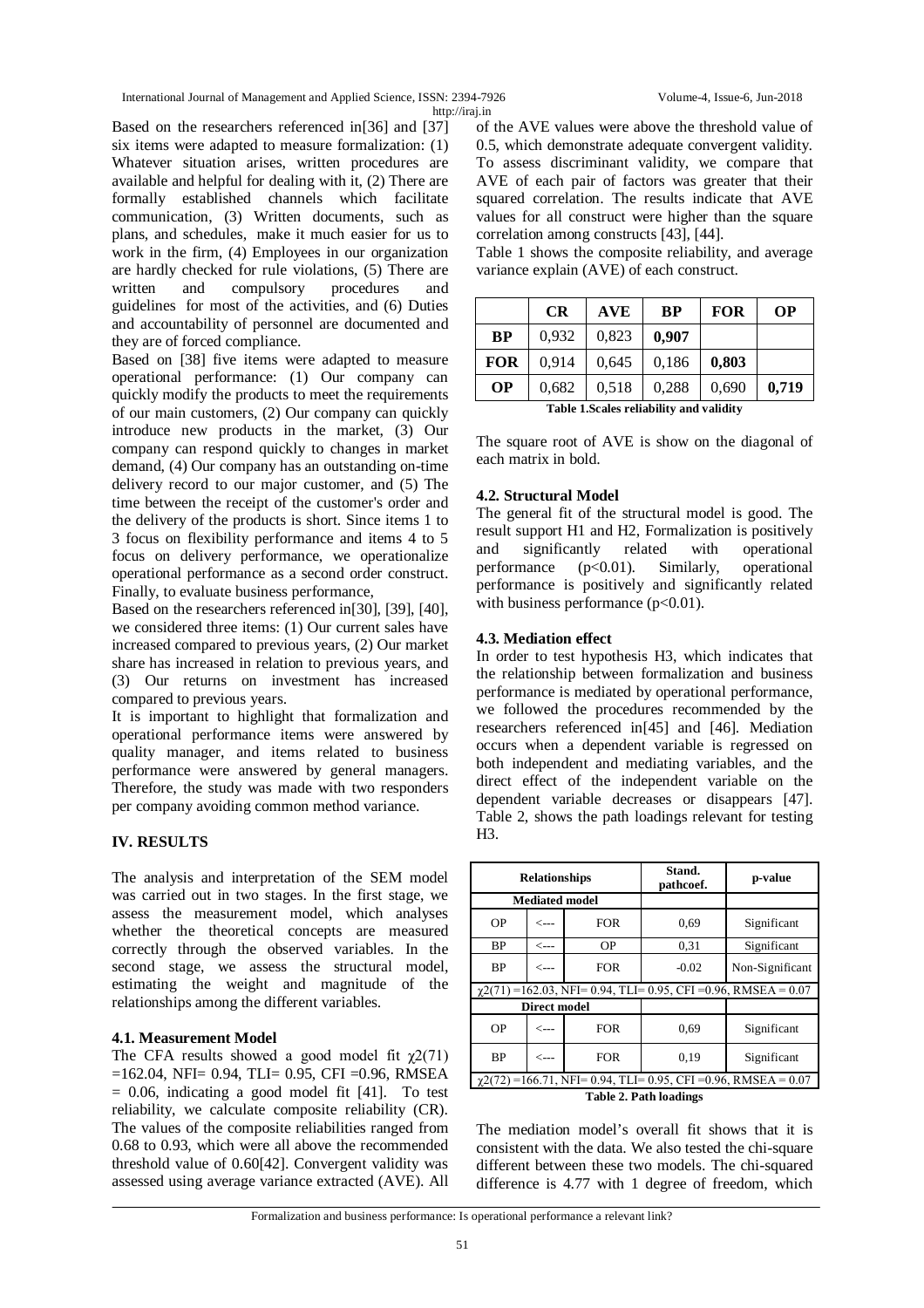confirm that the mediated model has a better fit. The results indicate operational performance fully mediate the relationship between formalization and business performance. Fig. 2 shows the structural representation of hypothesized relationships.



\*\*\*p<0.001; n.s. not significant

**Fig. 2. Structural model with path coefficient estimates**

#### **DISCUSSION AND CONCLUSION**

Formalization has been recognized as an important factor for companies because it helps employees to do their job better [4]. According tosome researches[6] formalization serves to articulate the congruence between the organization mission and professional objectives, reducing tensions between organizational and employee's needs. Formalization facilitates access to resources base and knowledge, and promotes collaboration. Therefore, formalization provides a common framework between employees and companies that contributes to the fulfillment of organizational goals. However, despite the important role that has formalization in the firm, empirical evidences that support it positive effect on firm performance is scarce. In this research, we have explored the connection between formalization, operational and business performance.

Based on an initial sample of organic agro-food Spanish industrial firms, we found empirical evidence that support a positive relationship between<br>formalization and operational performance. and operational performance. Formalization facilitates that employees can perform their tasks better because it provides rules and procedures that avoid role conflict, ambiguity and increases coordination [6], [7], [21], which increase quality, delivery, and flexibility. Additionally, formalization also has a positive effect on business performance, but we found that this effect is mediated by operational performance. This finding offers theoretical explanation to our understanding of the relationship between formalization, operational performance and business performance. Consistent with previous research, our results show that formalization help companies to improve operational performance. Nevertheless, there is not an agreement in the organizational literature about the relationship between formalization and business performance. Some studies suggest potential negative effects of formalization in the organization [31], [32], [48]. This research provides empirical evidence about how

formalization improves business performance, through operational performance.

With regard to managerial implications, our findings offer practical guideline to manager to understand the implications of formalization. Companies belonging to agro organic-food industry are subject to regulations and procedures that are fundamental to adequately guarantee the levels of quality and safety required. Therefore, formalization has an important role in this industry since it is inseparable for quality management programs, especially regarding the establishment of procedures. Furthermore, this sector has a strong competition with the conventional agrofood industry, which requires improving competitive strength to achieve business performance. Thus, companies can implement formalization, developing rules and procedures, encourage dialogue, and take into account employees' knowledge, in order to increase operational and business performance.

The findings of this study make significant and practical contributions, but they have limitations that encourage for future research. First, this study only focuses on formalization consequences. It will be interesting for future research to examine the effect of organizational context attributes on formalization. Second, we believe it would be interesting to develop an in depth understanding of the relationship between formalization and firm performance. Future research could examine separately the effects of enabling and coercive formalization on operational and business performance. Third, this study uses a cross-sectional design; in order to overcome this limitation, future research should use longitudinal data that could allow more relevant findings. Finally, we use an initial sample collected from organic agro-food Spanish firms, future research could completely validate the model with the total sample when it would available and expand it to other countries and industries.

#### **ACKNOWLEDGMENTS**

This research is part of the Project ECO2015-71380- R funded by the Spanish Ministry of Economy, Industry and Competitiveness and the State Research Agency. Co-financed by the European Regional Development Fund (ERDF).

#### **REFERENCES**

- [1] M. Fréchet and H. Goy, "Does strategy formalization foster innovation? Evidence from a French sample of small to medium-sized enterprises," M@n@gement, vol. 20, no. 3, pp. 266–286, 2017.
- [2] T. Ramus, A. Vaccaro, and S. Brusoni, "Institutional complexity in turbulent times: Formalization, collaboration, and the emergence of blended logics," Acad. Manag. J., vol. 60, no. 4, pp. 1253–1284, 2017.
- N. Eva, D. Prajogo, and B. Cooper, "The relationship between personal values, organizational formalization and employee work outcomes of compliance and innovation," Int. J. Manpow., vol. 38, no. 2, pp. 274–287, 2017.
- [4] P. Adler and B. Borys, "Two Types of bureaucracy: Coercive and enabling," Adm. Sci. Q., vol. 41, no. 1, pp. 61–89, 1996.